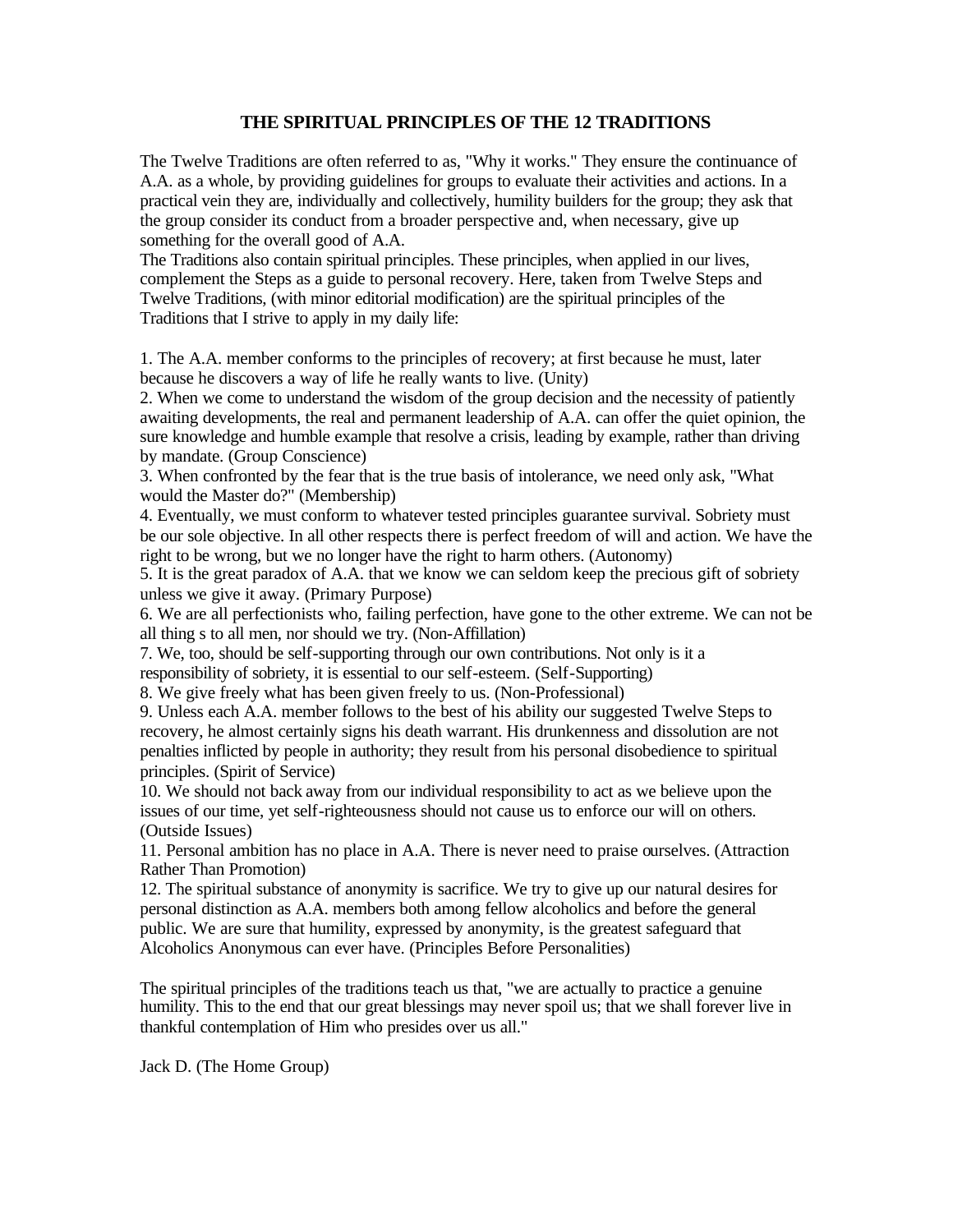## **Living the Traditions They work for individuals as well as for groups AA Grapevine, March 1982**

In our book AA Comes of Age, Bill W. says: "Our Traditions are a guide to better ways of working and living, and they are also an antidote for our various maladies. The Twelve Traditions are to group survival and harmony what AA's Twelve Steps are to each member's sobriety and peace of mind . . . But the Twelve Traditions also point straight at many of our individual defects. By implication they ask each of us to lay aside pride and resentment. They ask for personal as well as group sacrifice . . . The Traditions guarantee the equality of all members . . . They show how we may best relate ourselves to each other and to the world outside."

For some of us, the Traditions have been in reality an extension of the Twelve Steps. In trying to understand the last part of the Twelfth Step--"practice these principles in all our affairs"--I know I found it helpful to use the Twelve Traditions as a guideline. Here are some of the ways each Tradition affected me personally:

Tradition 1: It didn't take long for me to realize that without other AA members, my group, and AA as a whole, I would probably find it difficult to stay sober. Even though I was sometimes in hearty disagreement, I learned that I must be willing to yield--first to my sponsor, then to our group conscience, finally to the principles of AA as a whole. I tried to learn how to "disagree without being disagreeable."

Tradition 2: As I kept coming back, I began to believe that the Higher Power was speaking through the members of my home group. It was the beginning of faith in the group conscience, belief that it might represent God's will for me today. The concept of AA leaders who are "but trusted servants" calmed my rebellious nature and guided me toward trust in other people and peace of mind.

Tradition 3: When I first arrived at the doors of AA, I had little or no feeling of self-worth. I was filled with guilt over my "sins of commission and omission." How comforting to know that I was welcome as a member in spite of my imagined or actual faults--no questions asked! I felt the urge to earn the friendship of those wonderful people around the tables. So I began the long journey back to self-respect, to productivity, and to rejoining society as a whole--just because of Tradition Three.

Tradition 4: For too long, I thought I was autonomous in my own right; this is also called being self-centered or selfish, with "self-will run riot." This Tradition helped me understand that I could not take any actions harmful to others without dire consequences to myself. I learned that nothing was really good unless other people also were considered.

Tradition 5: This Tradition, I realized, delineated pretty clearly my own primary purpose, as well as the group's. I was told that I could not keep my sobriety unless I gave it away. Each of us is but a small